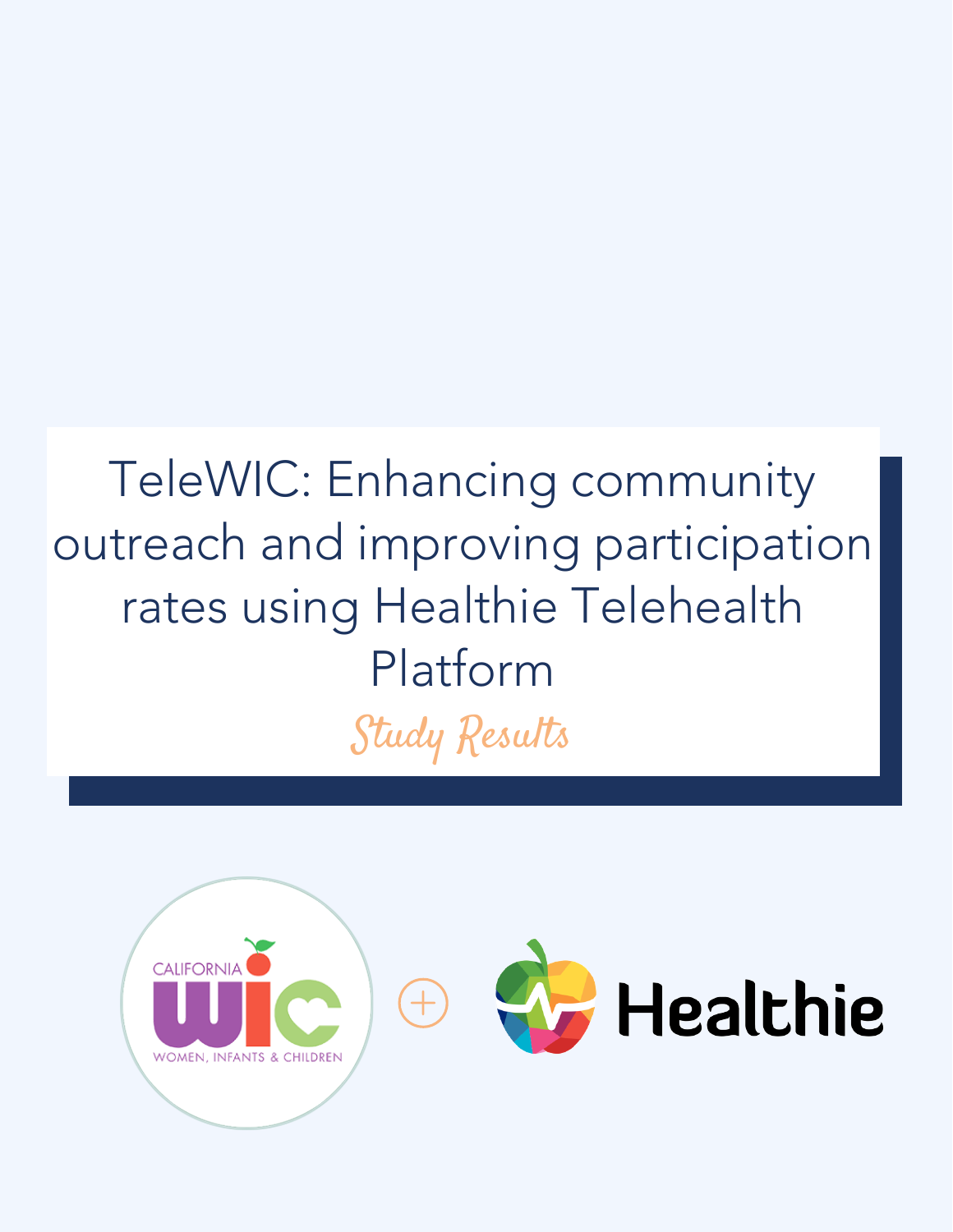### The Problems that WIC Faces

The Community Medical Centers in San Joaquin County in California consist of 3 main sites, with 6 satellite sites. Their WIC caseload is 7940, with a participation rate of 85.5% (as of September 2019). They have a staff of 30.

#### Declining participation rates

Many WIC centers around the country are reporting a decline in participation in their programs. "There has been much focus on this issue at both the national and state level [across WIC clinic sites]. However, the consensus is mixed about what exactly is causing this decline in WIC participation. In 2011, an estimated 1.85 million women, infants, and children were eligible for WIC benefits in California in an average month, but were not receiving WIC. We need new ways to reach WIC families." -Andrea Weiss RD, CLE

#### Interest expressed in remote services

A 2011 USDA Special Project Research, looked at how WIC households in the Western Region States (including California) used social media and the internet; studies found that in WIC households, nearly all participants owned cell phones with texting capabilities. Additionally, more educated mothers were more likely to use the internet to schedule and change their WIC appointments, or to log on to use online nutrition education resources. Most importantly, the same research showed very clearly that WIC participants are eager to interact with WIC online rather than having to use the telephone or schedule in person appointments at clinic sites. Further focus groups revealed that these participants want to receive more nutrition education through online classes and perceive WIC counseling through video chat just as useful as in-person counseling sessions.

#### Barriers to longitudinal care

For mothers with young children, many of whom work full time or have highly demanding schedules, making time to come into the clinic can be extremely difficult. They may not have the access to proper transportation routes, or simply the time to spend commuting with children to the clinics.

Not only were the participants struggling, but the WIC centers hired RDs and IBCLCs that were facing 60-90 minute commutes each day, in addition to inclement weather, like floods and rain.

### Solution

At Community Medical Centers, innovation to bolster child retention and improve long-term relationships with mothers has become centered around technology, and its ability to improve engagement, track outcomes, and help this WIC center "stay ahead of the curve."

Andrea says, "Contrary to some common assumptions, research shows that current WIC participants - across all income levels and ethnicities - are just as 'wired' as the rest of their generation. Therefore, as this new generation becomes parents, incorporating technology in care is more important than ever for WIC programs across the country."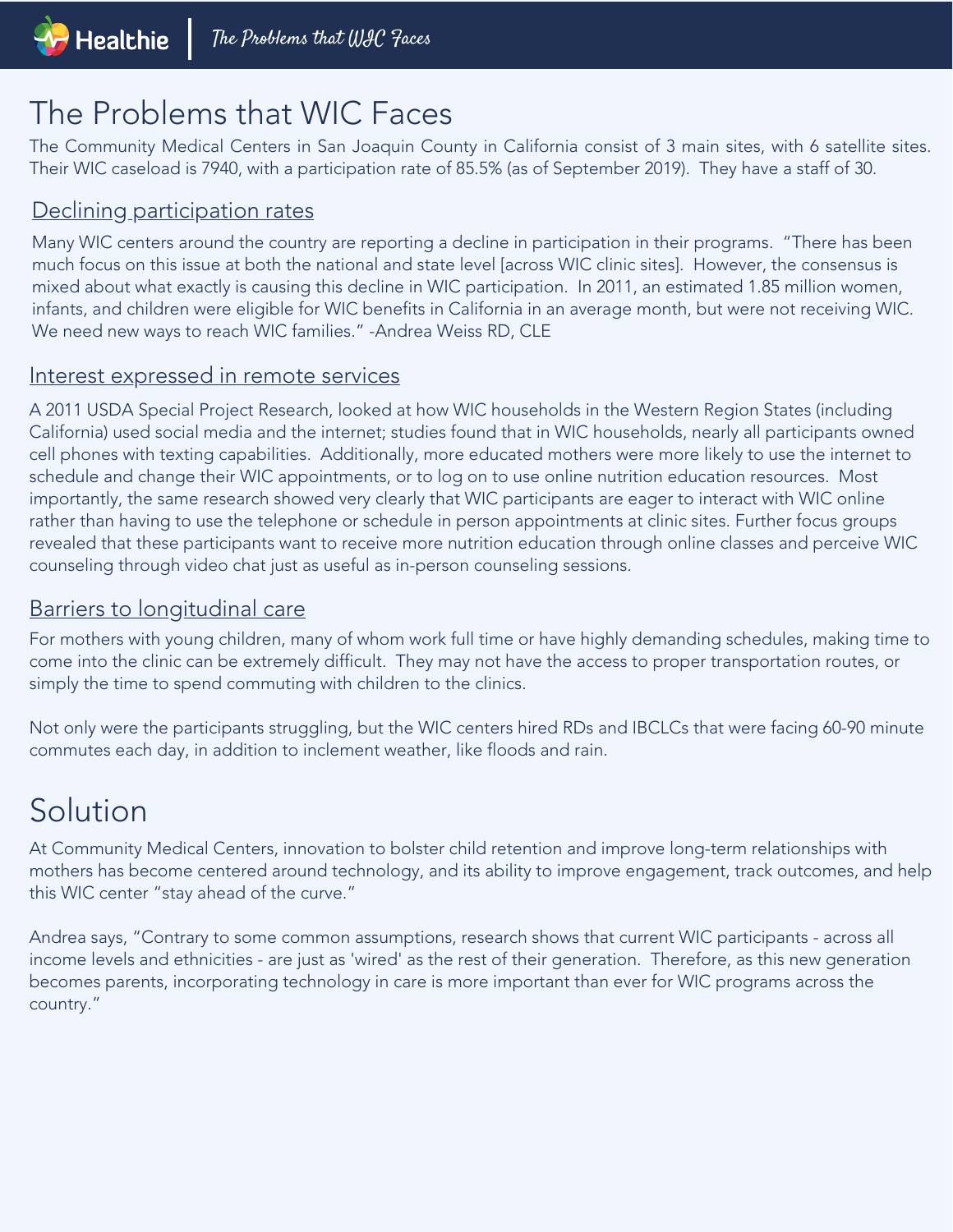### Technology that Works in Our Communities

In 2016, CDPH/WIC announced a funding opportunity of over \$4m for a 3 year period through the creation of the Innovative Strategies Mini-grants.

Mini-grants were a way for local agencies to identify, implement and evaluate innovative methods in their communities that would improve the recruitment, retention, and re-engagement of eligible WIC participants.

The intent of these strategies were to meet the changing needs of WIC participants, increase the perceived value of WIC, improve access to and/or to improve delivery of WIC services.

#### Goals

- 1. Increase child retention in our agency
- 2. Streamline processes utilizing technology

#### Rationale

By utilizing technology and implementing innovative processes to make it easier for families to meet WIC requirements, we hope to see child retention in our WIC program increase.

This project provides telehealth based WIC appointments utilizing video technology available to participants via home computer, tablet, or smartphone.

#### So, CMC-WIC partnered with Healthie, a HIPAA-compliant telehealth platform.

The CMC-WIC providers planned to use Healthie's telehealth platform in a pilot program to understand the impact of remote care on community engagement, healthcare outcomes, and to examine ways to bolster program efficacy. Providers would utilize HIPAA-compliant video calls with patients in the network to decrease the barriers for access to care and increase convenience of appointments. CMC-WIC patients would be able to benefit from cutting edge features in the Healthie mobile app that include visual diet logging, educational document sharing, text messaging, and tracking of custom metrics set by providers.

For mothers with young children, many of whom work full time or have highly demanding schedules, telehealth appointments will allow valuable time and cost savings by eliminating commutes. The platform's goal setting tools and educational features will allow for increased accountability and self-monitoring throughout the patient network, and provide opportunities for better health outcomes in the long term long term. WIC joins other nonprofit organizations that leverage Healthie to reduce nutrition disparities and improve outcomes in at-risk communities.

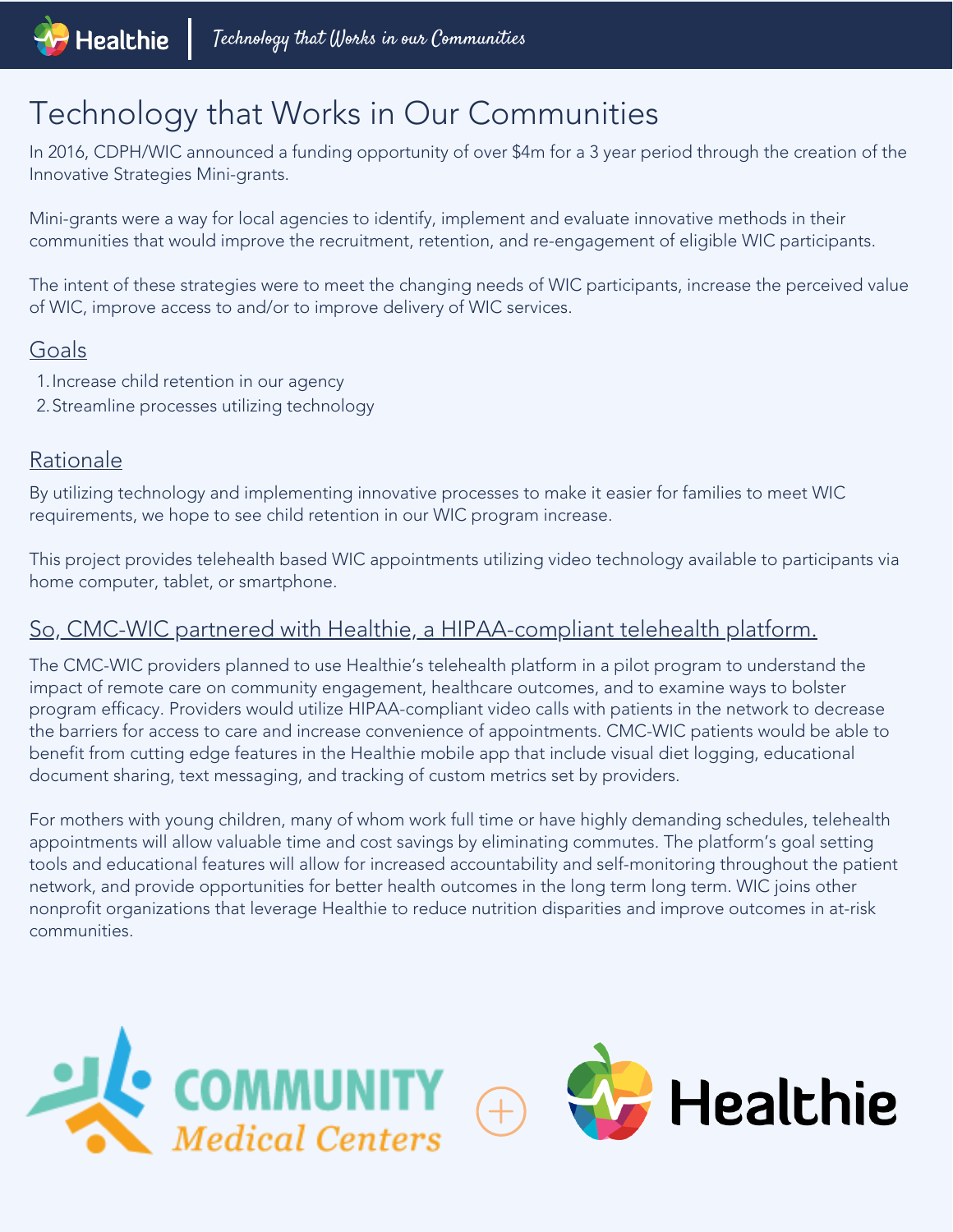### The Research Study

#### Specific Data Measures The Contract of the Year 1 Activities

- Caseload participation for video visits 1.
- Lost child rate for video visits 2.
	- Lost child = a child who had a cert end date and a. did not re-certify the following month
- Missed appointment rate 3.
- Continuity of care 4.
- 5. Pilot group demographics
- 6. Percentage of pilot group who obtain medical care at parent agency health center
- Monitor agency wide participation rates for 7. improvement
- 8. Participant survey: mid-year and final

#### Ongoing Activities

- Biweekly meetings held with video visits team
- Daily case management of telehealth appointments
- Marketing of telehealth appointments
- Continuing to offer video visits for certification, mid-certifications, trimester checks, and high risk appointments - 3 days per week
- Troubleshooting tech errors
- Monthly data tracking

#### Video Visit Appointment Process

- 1. Email sent to participants to register on the Healthie platform. Walk participant through App download
- 2. call/text to confirm appointment and the participant uploads documents to the platform prior to appointment
- 3. Participants get notification on the phone when it's appointment time. Clicks and connects via video
- 4. Appointment completed per protocol. Handouts/resources reviewed and then sent through the platform to participants.
- WIC staff documents in California WIC MIS 5.

- Collect baseline data
- Software research
- Purchase video equipments (just webcams)
- Contract agreement completed with Healthie Telehealth Platform
- Update platform to meet the needs of WIC families

#### Year 2 Activities

- Video visits team created RD, & 2 WNAs
- eSign forms created within the platform
	- Participant rights & responsibilities
	- Consent forms
- Upload WIC documents to platform
- Internal video testing began
- Draft policies and protocols developed
- Go live with 1st WIC participant March 2018

#### Year 3 Activities

- All staff trained on scheduling/rescheduling video visits
- Marketing materials created to boost participation in pilot group
- Continued to offer video visits for midcertifications, trimester checks and high risk appointments
- Expanded video visits to include one on one classes
- Mid-year satisfaction survey sent to pilot group in March 2019
- USDA permission given to perform recertification appointments via video for participants who meet certain exemption criteria in April 2019
- Expanded video visits to include recertification appointments in May 2019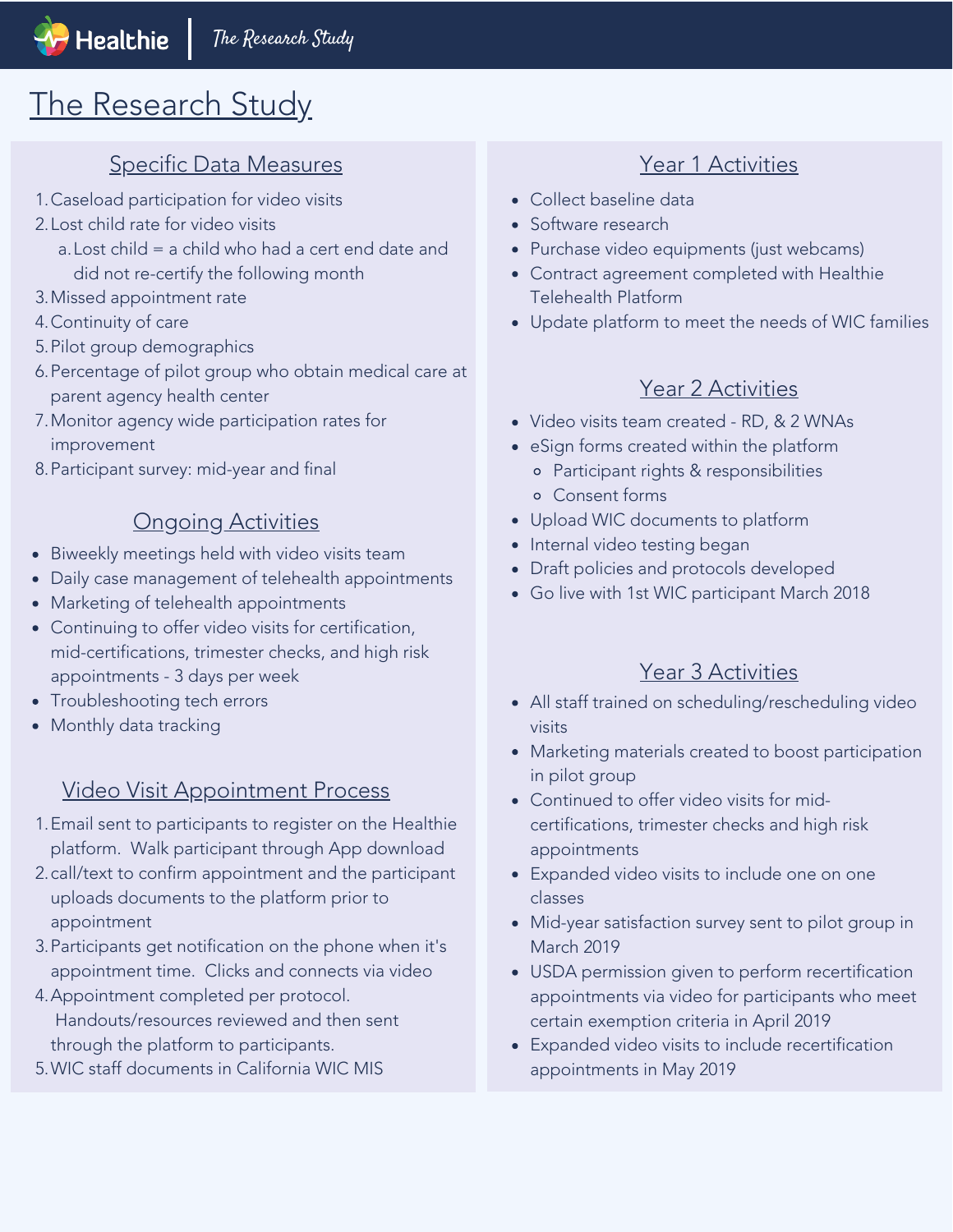## $\frac{1}{\sqrt{2}}$  Healthie  $\frac{1}{\sqrt{2}}$  Results

### **Results**



#### Positive trend in percentage of video visits kept

#### Positive responses to customer survey regarding telehealth platform



How easy it is to use the Healthie Application? (Scale from 1-5, 1 not easy 5 very easy)



Is it more convenient to have your WIC appointment virtually? (e.g., over a computer or phone versus in-person?)

Answered: 20 Skipped: 0



What feedback do you have for the WIC office regarding the WIC Video Visits and Healthie App?

- It's more convenient because I have a full time job. Being able to work without going to the WIC office every month makes balancing everything a little easier.
- It's simple and easy to use. It's also very helpful because I don't have to find a babysitter or have a grumpy/sleepy baby with me at the appointments.
- I really love this. After having my second child it's not as easy as it used to be going out. Really convenient for us mothers. Thank you WIC!
- $-$  It's a great advancement you have in place. I love it for the convenience of not having to pack my children every time we need to meet.
- I love having the flexibility to come in or do my appointment virtually.